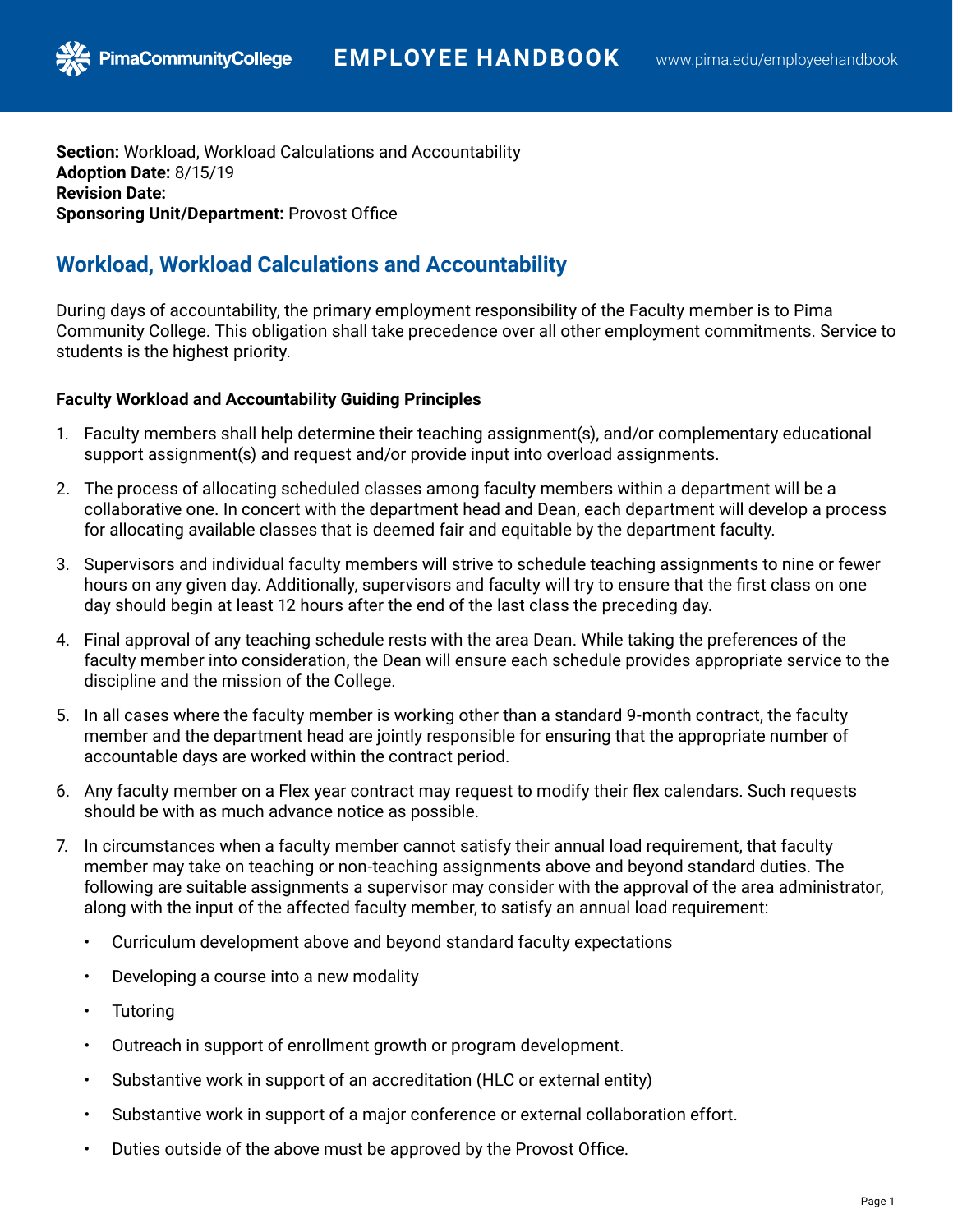### **General Scheduling Parameters**

PimaCommunityCollege

- 1. Teaching, academic advising and institutional responsibilities occur throughout the work week.
- 2. Faculty are responsible for ensuring that educational services are provided during day, evening, and weekend service hours except when the College is closed.
- 3. The needs of the College may necessitate that a faculty member distribute his/her duties over more than one campus, department, or discipline. The faculty member shall work with the applicable Department Head(s) and Dean(s) to schedule such assignments. A faculty member may also voluntarily distribute his/ her load over more than one campus or site or over more than one discipline/program. In order to manage overall staffing efficiently, the following timetable for such requests will apply:

| Term                   | Submit request in writing by |
|------------------------|------------------------------|
| Fall semester          | First Friday in February     |
| <b>Spring Semester</b> | Second Friday in September   |
| Summer term            | First Friday in February     |

- 4. Fulfillment of a faculty member's regular load is a priority. If a faculty member experiences one or more cancellations that prevents him/her from satisfying his/her regular load, the Dean or Department Head will assign, with the input of the faculty member, the faculty member to an unstaffed section within the discipline. Such a reassignment may sometimes occur at another location. If the Dean/Department Head is unable to reasonably assign the faculty member to an unstaffed section, they may, with input from the faculty member, assign the faculty member to an appropriate section staffed with a member of the adjunct faculty.
- 5. Faculty are required to be on campus each week at times consistent with their professional obligations (teaching, non-teaching assignments and interacting with students and colleagues). Teaching, academic advising and institutional responsibilities occur throughout the work week. Faculty members will keep themselves available for work-related events on every day of accountability, whether teaching is scheduled or not. Days of Accountability may be served at a variety of locations including the faculty member's assigned campus, another College campus or site, or even one's private residence depending upon the faculty member's work-related commitments.

# **Methods of Workload Calculations and Accountability**

### **Academic Year Instructional Faculty Workload**

- The required teaching assignment shall be 30 load hours distributed among the accountable days of a contract year. Faculty on flex schedules have additional options for scheduling load and days of accountability.
- The ratio of days of accountability to load is 5.633 days = 1 load. The standard nine-month contract consists of 169 days.
- Academic year contract teaching assignments do not include classes taught in the summer sessions unless the Faculty member is teaching under a Flex Schedule contract.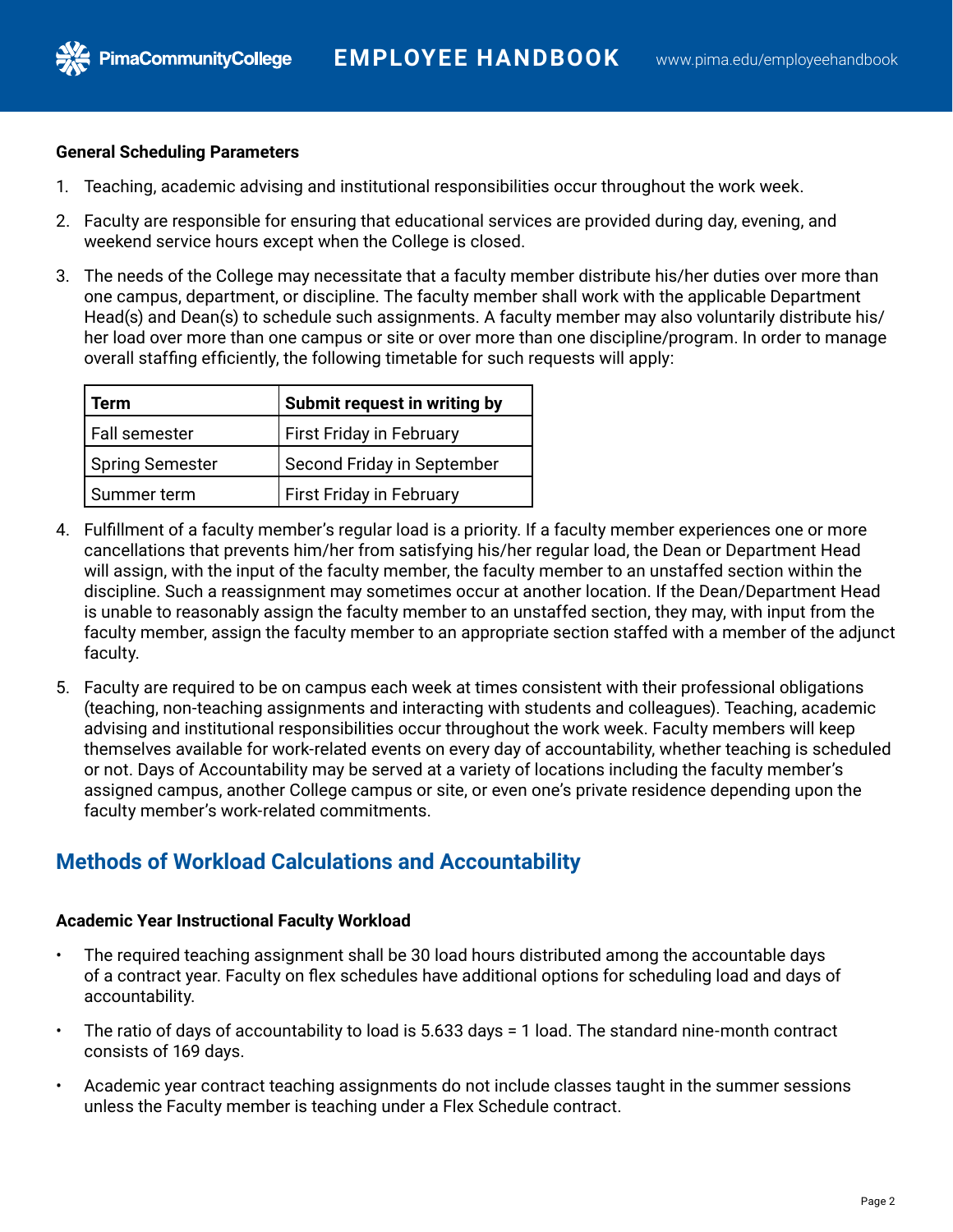- In consultation with the appropriate supervisor, the Faculty member may choose to teach fewer than 15 load hours per semester provided he or she completes the required 30 load hours by the end of the academic year. A Faculty member may choose to have load hours above 15 per semester compensated at the Faculty overload rate or applied throughout the contract year to meet the annual load.
- If the regular workload in an academic year is less than 30 load hours, the appropriate Dean may assign teaching and/or non-teaching duties within the contract period to complete an Instructional Faculty member's regular workload.
- Instructional Faculty members on a regular contract will not have their salary reduced if the administration is unable to develop a full-time teaching schedule and/or a full-time non-teaching assignment equal to the assigned workload for the academic year. In the event the full-time teaching schedule cannot be met, a variety of scheduling formats may be approved.
- The Total Faculty Load appearing on a Faculty member's approved load sheet will not exceed 25.5 load hours per semester. The Faculty member's Dean may allow a Faculty member to exceed this maximum for the benefit of the program and/or students.

### **Overload**

**PimaCommunityCollege** 

Annual load hours over 30 per contract year are compensated at the overload rate.

The Faculty member has responsibility for designating which load hours are overload hours on the Faculty Load Form.

# **Academic Year Instructional Faculty Workload Calculations/Definitions**

- 1. Load Hour is a unit of instructional effort that serves as a basis for fulfilling Faculty teaching obligations or compensating Faculty beyond the full-time Faculty obligation
- 2. Contact Hour (any type) is equal to 50 minutes per week for a traditional length semester for a total of 800 minutes (50 minutes x 16 weeks = 800 minutes)
- 3. Lecture or Seminar Load Hour one lecture or seminar contact hour is equal to one (1) load hour
- 4. Laboratory Load Hour one (1) lab contact hour is equal to .70 load hour
- 5. Open Center An open center is a course delivery option that allows for multiple courses, which include a lab component, within a discipline to be offered in a self-paced on campus format. The open center format allows the opportunity to offer one or more low-enrollment courses required for program completion. Faculty are assigned hours of accountability in the open centers and are typically expected to provide instructional support for all CRNs offered in the center.
- 6. Workplace Learning Course

**Note:** Workload values remain the same regardless of course delivery. Alternative load values must be supported by a mutually-agreed upon rationale that clarifies why the typical load value is not appropriate, and must be approved by the area Dean.

For courses in which the enrollment affects the calculation of workload, enrollment is determined at the end of the drop period, unless the Faculty member selects the 45th day. For a non-16-week term, enrollment will be determined at the end of the drop period.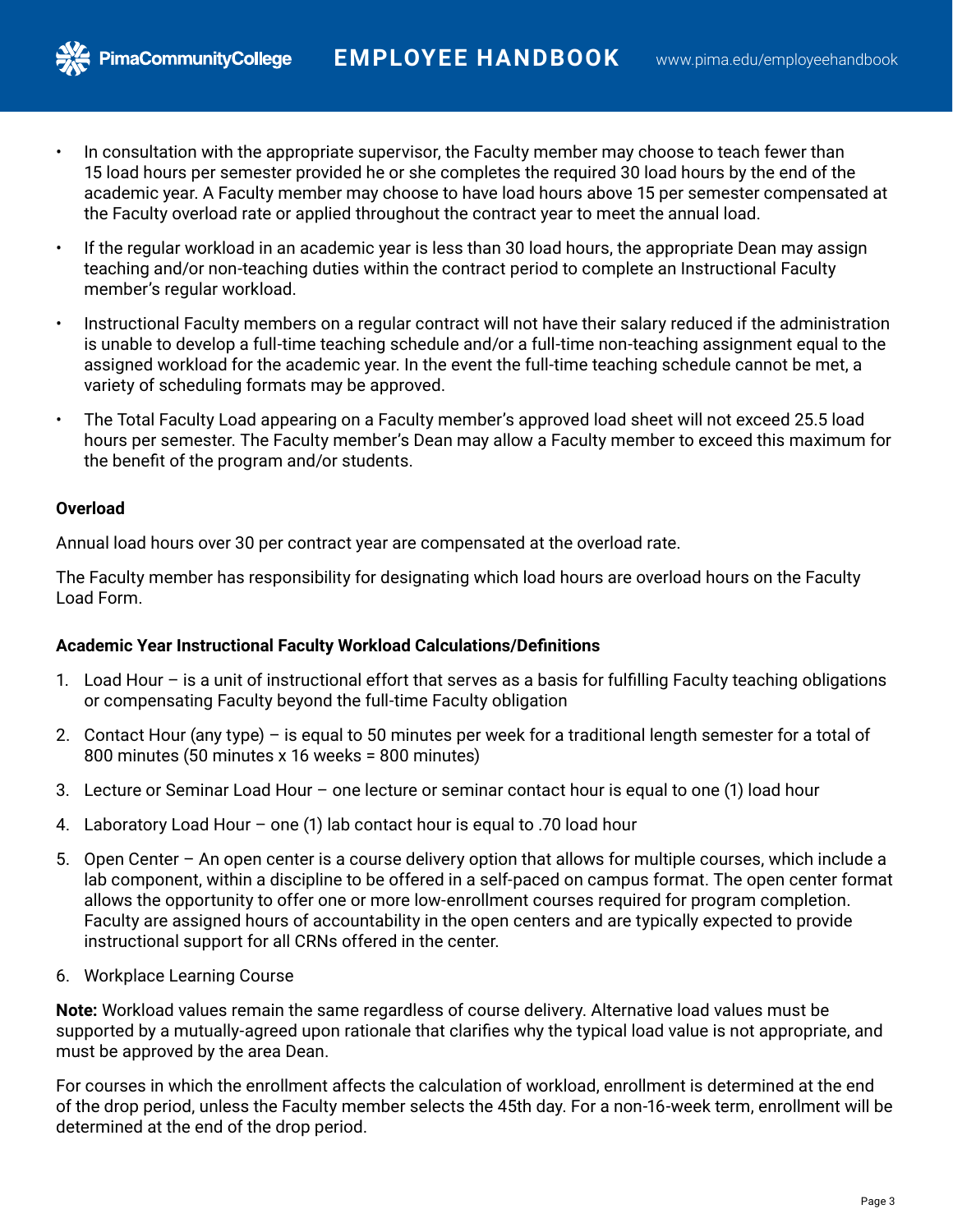### **Load for an Open Center**

PimaCommunityCollege

The total assignable load of an open center shall be based on the load for the number of equivalent sections that would be run traditionally if space and resources allowed. Each Course Registration Number (CRN) scheduled in the center shall be divided by the traditional course equivalent class size, rounded up to the next whole section and multiplied by the load assigned to the course. Click for examples of load for an Open Center

### **Open Center Load Calculation**

• In an open center load will be based on the percentage of the total of the 'Lecture' and 'Laboratory' curricula offered in the center.

EXAMPLE: The total of all load hours of all of the courses offered in the center is 150, 60 of which are Lecture load hours and 90 of which are Laboratory load hours. For any Faculty member teaching in the center, the 50-minute load rate is calculated as follows:

$$
\left(\frac{60}{150}\right) \times 1.0 + \left(\frac{90}{150}\right) \times 0.7 = 0.82
$$
 load per 50 minute hour

**Note:** If all courses offered by an open center are loaded the same, then the load rate in the open center will be equivalent to the traditional loading.

• In an open center where the Faculty member is scheduled in 60-minute increments, the 50 minute loading rate will be adjusted by multiplying by 1.2 (60 minutes/50 minutes) to account for the additional time.

### **Open Center Load Examples**

#### **Calculation**

(1.0 lecture hour per 50 minutes) x 60 minutes operational hour = 1.2 load hours

(.70 lab hours per 50 minutes) x 60 minutes operational hour = .84 load hours

## **EXAMPLE 1:**

Campus A runs an open center for fitness classes using one CRN for each type of course number offered. Campus A has 343 students enrolled in FAW110F1, CRN 12345 and 117 students enrolled in FAW110F2, CRN 12346. The campus traditional course equivalent for each is 30 students. The total load for the open center would be calculated:

FAW 110F110F1 CRN 12345 Course Load = 1.4 Students Enrolled= 343 Traditional Course Equivalent = 30 Students 343 Students/30 Students = 11.34 Sections (12 Sections Rounded)

12 Sections x 1.4 Load = 16.8 Load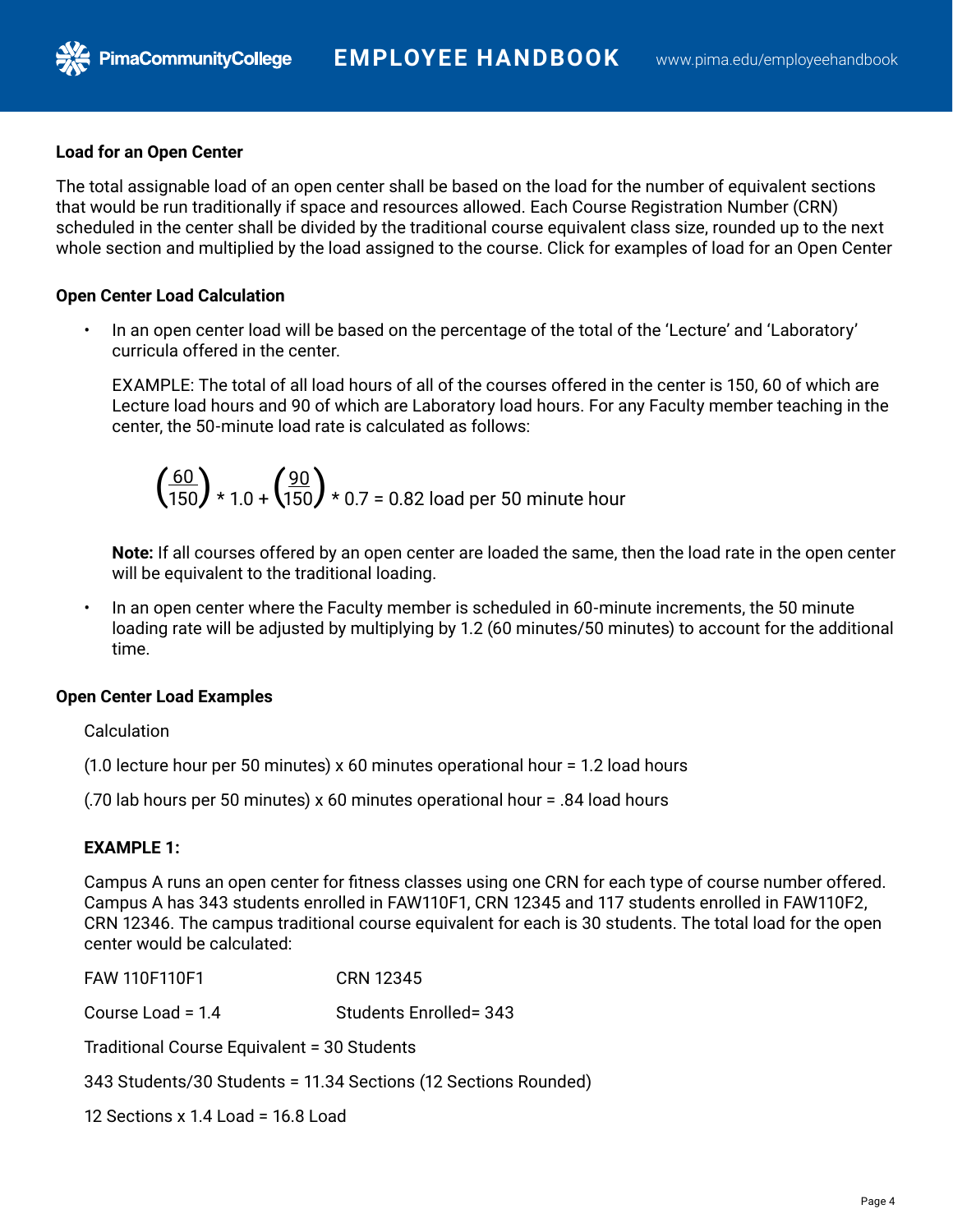FAW 110F2 CRN 12346

Course Load = 2.8 Students Enrolled = 117

Traditional Course Equivalent = 30 Students

117 Students/30 Students = 3.9 Sections (4 Sections Rounded)

4 Sections x 2.8 Load = 11.2 Load

If these are the only two (2) CRNs assigned to the open center, the total available load is 16.8 load +11.2 load = 28 total load

#### **EXAMPLE 2:**

Campus B runs an open center for automotive classes using one CRN for each type of course number offered. Campus B has 88 students enrolled in AUT100, CRN 22356 and 95 students enrolled in AUT101, CRN22357. The campus traditional course equivalent for each is 15 students. The total load for the open center would be calculated:

| <b>AUT 100</b>                                               | <b>CRN 22356</b>       |  |
|--------------------------------------------------------------|------------------------|--|
| Course Load = $3.8$                                          | Students Enrolled = 88 |  |
| Traditional Course Equivalent = 15 Students                  |                        |  |
| 88 Students/15 Students = 5.66 Sections (6 Sections Rounded) |                        |  |
| 6 Sections x 3.8 Load = $22.8$ Load                          |                        |  |
| <b>AUT 101</b>                                               | <b>CRN 22357</b>       |  |
| Course Load = 5.2                                            | Students Enrolled = 95 |  |
| Traditional Course Equivalent = 15 Students                  |                        |  |
| 95 Students/15 Students = 6.33 Sections (7 Sections Rounded) |                        |  |

7 Sections x 5.2 Load = 36.4 Load

If these are the only two (2) CRNs assigned to the open center, the total available load is 22.8 load + 36.4  $load = 59.2 load$ 

#### **Load for a Workplace Learning Course**

Load hours for the lab portion of a Workplace Learning Course shall be calculated at .067 load hours per student per credit hour to a maximum of 9.0 load hours. The load hours for the lecture portion of Workplace Learning Courses shall be loaded as other lecture courses.

### **Calculation Guide**

- .067 per student per one (1) credit hour
- .133 per student per two (2) credit hours
- .200 per student per three (3) credit hours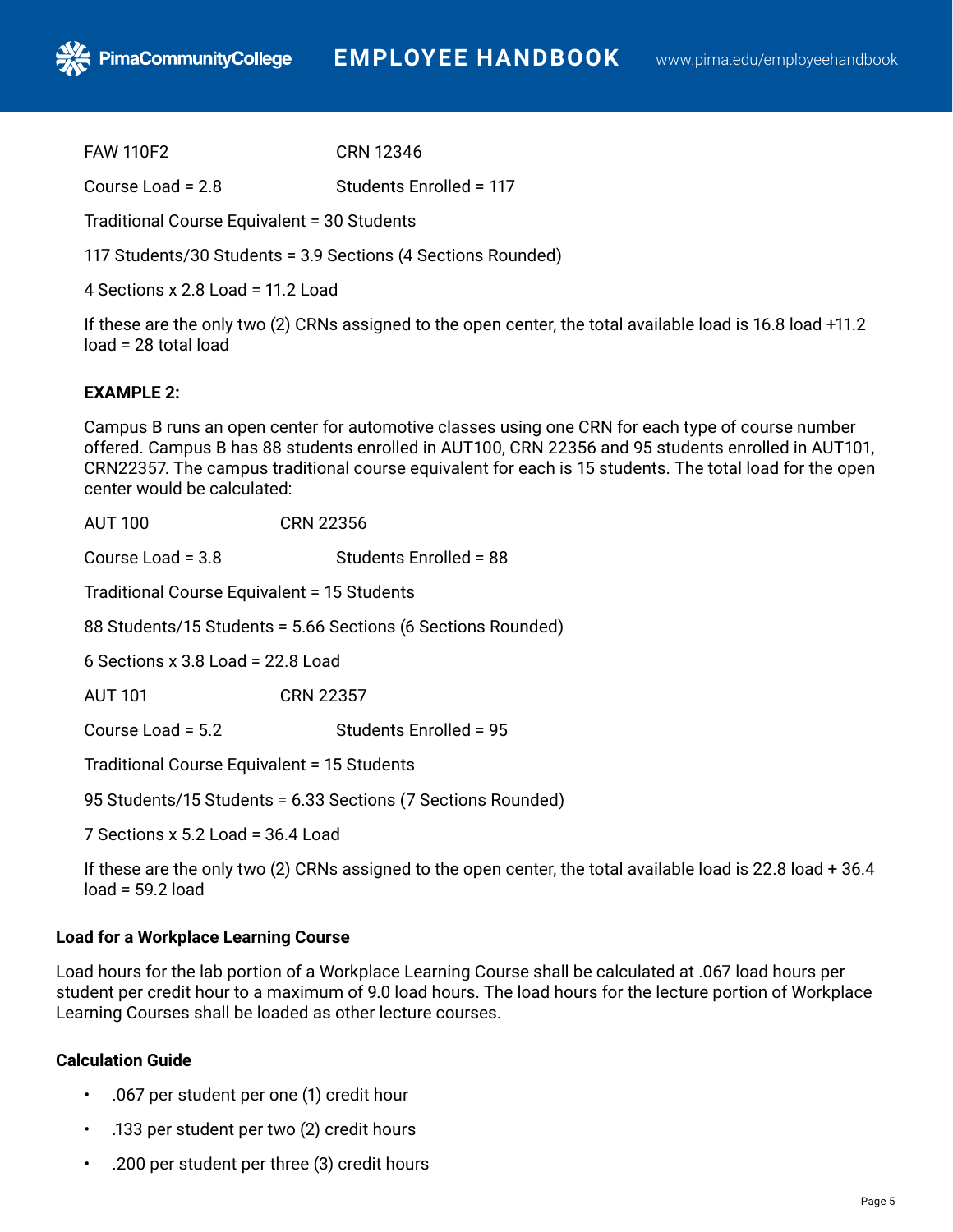• .267 per student per four (4) credit hours

**PimaCommunityCollege** 

- .333 per student per five (5) credit hours
- .400 per student per six (6) credit hours
- .467 per student per seven (7) credit hours
- .533 per student per eight (8) credit hours
- .600 per student per nine (9) credit hours

**Note:** All calculations per student are to be performed to three (3) decimal places with the final load calculation to be rounded to one (1) decimal place.

# **Load for Independent Study Courses**

Load hours for Independent Study courses (currently course numbers 195, 196, 295 and 296) shall be calculated as .067 load hours per student per credit hour.

# **Load for Lecture Courses in Excess of Maximum Class Size**

Class size will be limited to 42 students for Lecture courses and 30 students for Online courses. With the agreement of the Faculty member, additional students may be added. Enrollment in excess of the maximum class size will add .033 load hours per student per credit hour to the normal load, not to exceed double the regular loading:

- .033 per student per one (1) credit hour
- .067 per student per two (2) credit hours
- .100 per student per three (3) credit hours
- .133 per student per four (4) credit hours
- .167 per student per five (5) credit hours
- .200 per student per six (6) credit hours
- .233 per student per seven (7) credit hours
- .267 per student per eight (8) credit hours
- .300 per student per nine (9) credit hours

**Note:** All calculations per student are performed to three (3) decimal places with final load calculation to be rounded to one (1) decimal place.

# **Load for Individual Music Instruction**

Faculty teaching students in the individual Music Instruction Course Type will be compensated using a fee system tied to each half-hour (30-minute) of instruction per student. The formula used to calculate compensation is: 0.56 load-hour per student per class.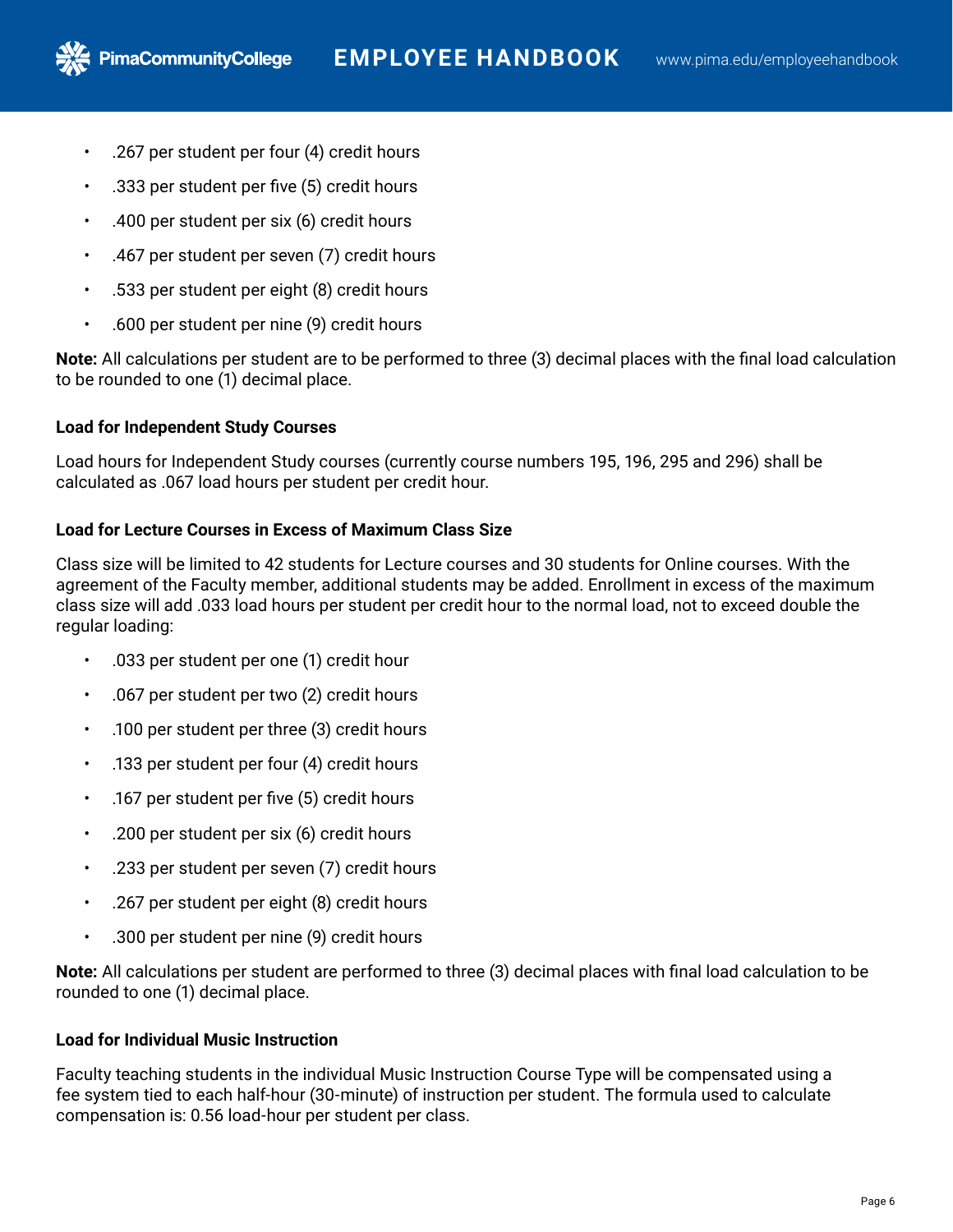### **Load for Significant Course Development**

**PimaCommunityCollege** 

When the Supervising Dean agrees that the development of a) a new course regardless of the delivery, or b) modification of an existing course to be taught using an alternative delivery method, requires significant work, the Faculty member will receive reassigned time equivalent to the loading of the course for one semester, or compensation equivalent to the value of the load.

As part of the compensation for development of the course, if the course is offered, the Faculty member will be offered the opportunity to teach the course two times within a two-year time frame from the completion of the development project.

#### **Academic Year Instructional Faculty Accountability**

The academic year Instructional Faculty contract includes 169 days of accountability in the contract period. The breakdown of the standard days of accountability is:

| <b>Activity</b>                            | <b>Days</b> |
|--------------------------------------------|-------------|
| Regular Assignment                         | 158         |
| All College Day--Fall                      |             |
| All College Day or All Faculty Day--Spring |             |
| <b>Advising Days</b>                       | 5           |
| <b>Graduation Day</b>                      |             |
| <b>Class Preparation Days</b>              | 3           |
| Total Days                                 | 169         |

#### **Breakdown of Faculty 169 Days of Accountability**

**Note:** Each day spent in a required college, campus, and/or divisional meeting scheduled during the five accountable days prior to regular semesters outside of All College Day and All Faculty Day will count as one of the five days of advising.

### **General Guidance for Faculty Accountability**

- Instructional Faculty non-teaching assignments which are in addition to these 169 days of accountability shall be compensated at the hourly rate for supplemental non-teaching assignments.
- The work week for Instructional Faculty not participating in the Flex Schedule option consists of an average of 40 hours of accountability to the College, which are normally assigned within a five-day work schedule. Instructional Faculty will spend an average of 29 of these hours at a College location or site. Instructional Faculty preparation does not necessarily occur at a College location.
- Faculty are required to attend the graduation ceremony. Graduation Day is a single day of accountability for any and all hours worked.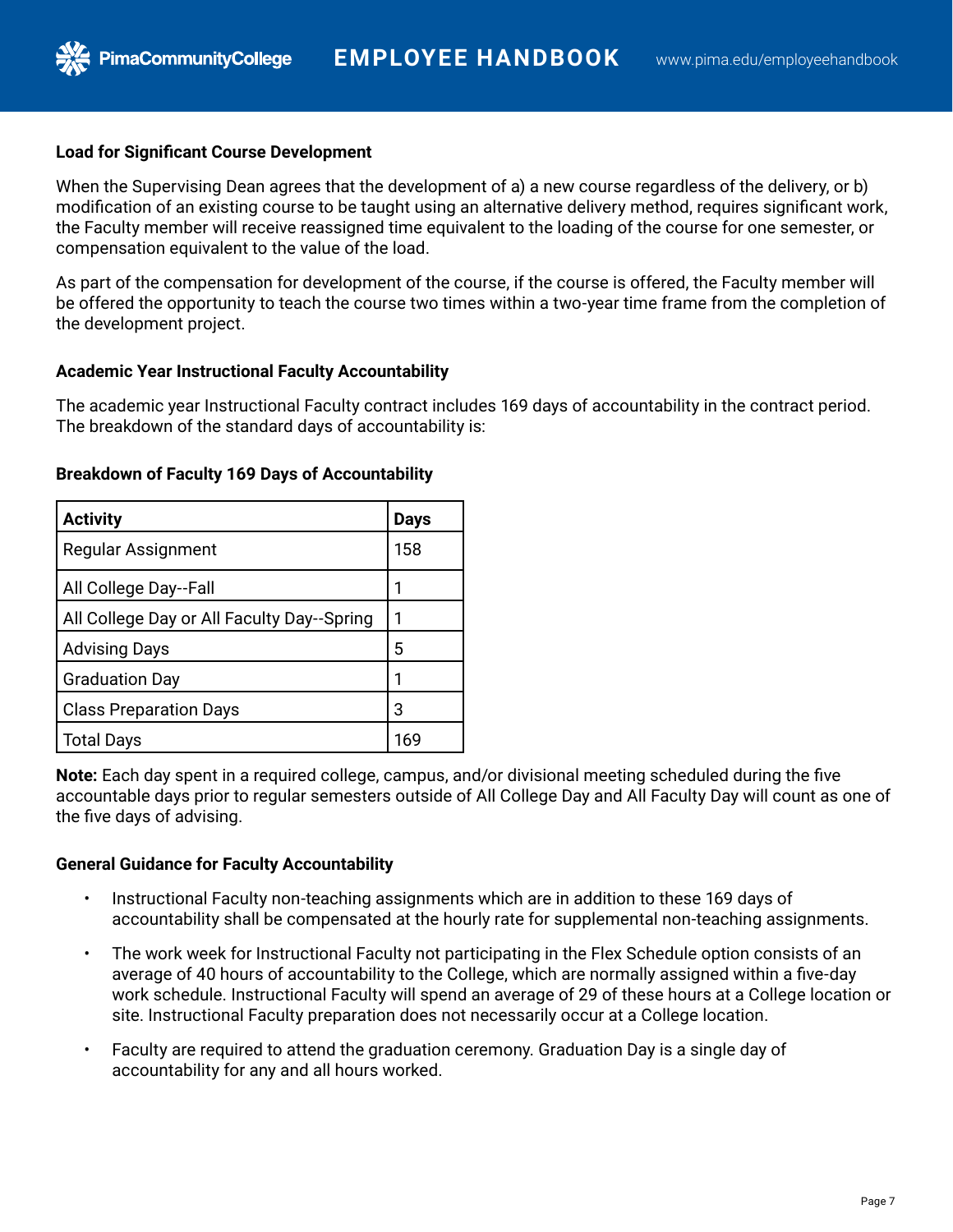### **Flex Schedule Option**

**PimaCommunityCollege** 

A Flex Schedule option is available to Instructional Faculty with the approval of the appropriate Dean and in light of the educational needs of the College. Contract start and stop dates may vary depending on College needs; however, the Dean, Department Head, and the Faculty member are jointly and individually responsible to assure that the appropriate number of days of accountability and load hours are worked within the flex year contract period.

### **Twelve-Month Instructional Faculty Workload and Accountability**

- The twelve-month Instructional Faculty contract includes 221 days of accountability.
- The required teaching assignment for 12-month instructional faculty shall be 30 load hours spread throughout the academic year as well as nine (9) load hours during the summer term spread over Session A/C or Session B. This totals 39 load hours per year.
- In consultation with the appropriate supervisor, a Faculty member will have load hours above 15 in the fall and spring and above nine in the summer compensated at the Faculty overload rate, unless load hours are carried over to a subsequent term within the same fiscal year.
- If the regular workload in a contract year is less than 39 load hours, the appropriate Dean may assign teaching and/or non-teaching duties within the contract period to complete a 12-month Instructional Faculty member's regular workload.
- Twelve-month Instructional Faculty members on a regular contract will not have their salary reduced if the administration is unable to develop a full-time teaching schedule and/or full-time non-teaching assignment equal to the assigned workload for the academic year. In the event the full-time teaching schedule cannot be met, a variety of scheduling formats may be approved.
- The Total Faculty Load appearing on a 12-month Faculty member's approved load sheet will not exceed 25.5 load hours per semester. The Total Faculty Load appearing on a 12-month Faculty member's approved load sheet will not exceed 15.3 load hours in summer. The Faculty member's Dean may allow a Faculty member to exceed this maximum for the benefit of the program and/or students.

### **Breakdown of Faculty 221 Days of Accountability**

The breakdown of the standard days of accountability is:

| <b>Activity</b>                            | <b>Days</b> |
|--------------------------------------------|-------------|
| <b>Regular Assignment</b>                  | 210         |
| All College Day--Fall                      | 1           |
| All College Day or All Faculty Day--Spring | 1           |
| <b>Advising Days</b>                       | 5           |
| <b>Graduation Day</b>                      | 1           |
| <b>Class Preparation Days</b>              | 3           |
| <b>Total Days</b>                          | クク・         |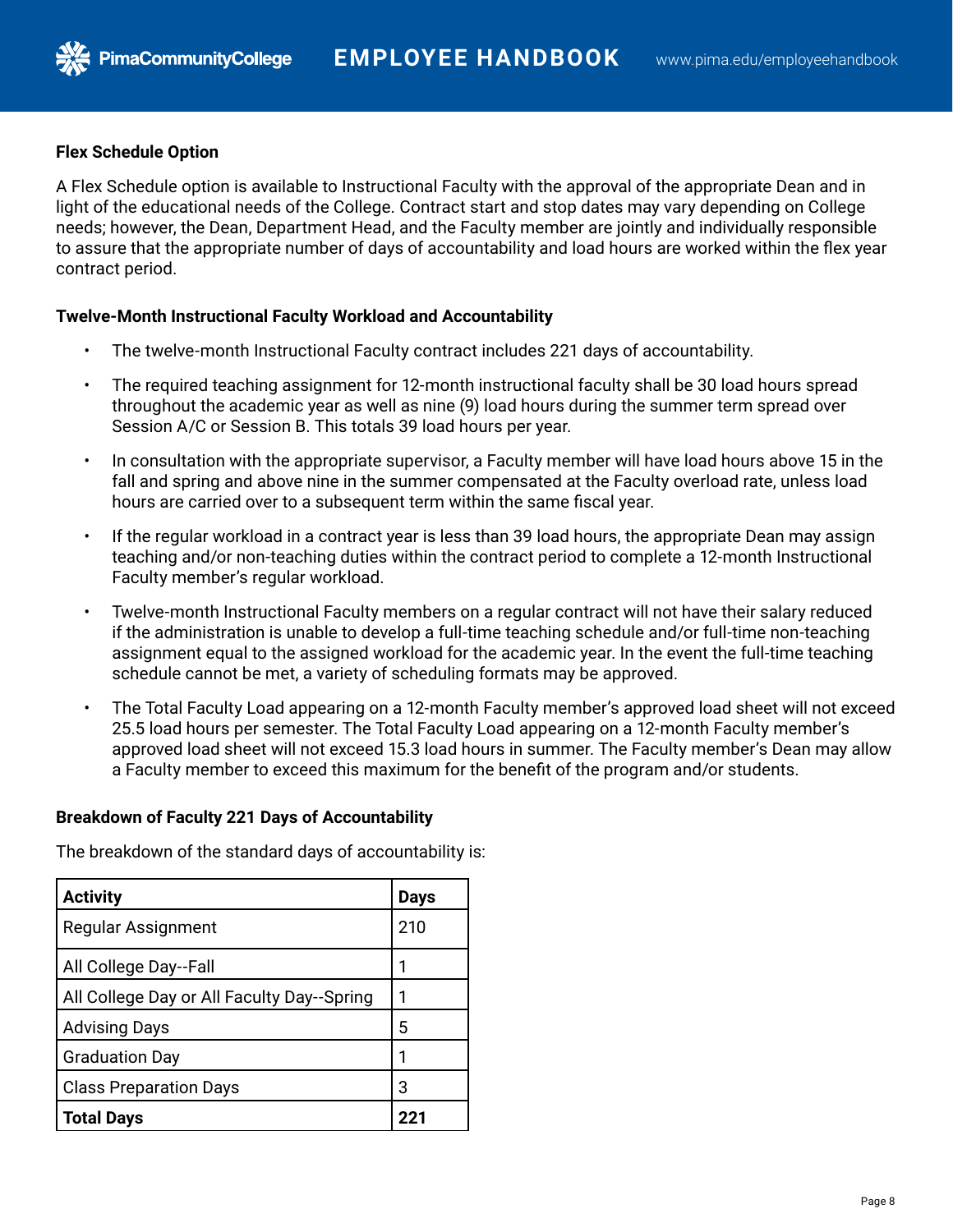**Note:** Each day spent in a required college, campus, and/or divisional meeting scheduled during the five accountable days prior to regular semesters outside of All College Day and All Faculty Day will count as one of the five days of advising.

- Instructional Faculty non-teaching assignments which are in addition to these 221 days of accountability shall be compensated at the hourly rate for supplemental non-teaching assignments.
- Twelve-month Instructional Faculty are automatically placed on a flex-year contract between the beginning and end of the fiscal year. Flex schedules for the upcoming contract year shall be developed with the instructional needs of the College as the primary consideration. The Department Head and the Faculty member are jointly and individually responsible to assure that the appropriate number of accountable days and/or hours are worked within the contract period. A record of the flex-year assignment will be maintained by the Faculty member's Department Head.
- Twelve-month Instructional Faculty are required to be on campus each week at times consistent with their professional obligations (teaching, non-teaching assignments and interacting with students and colleagues).
- Instructional Faculty will spend an average of 5.8 hours per day of accountability on campus, the District Office or other sites.
- Faculty are required to attend the graduation ceremony. Graduation Day is a single day of accountability for any and all hours worked.

## **Non-standard Instructional Faculty Workload and Accountability**

**PimaCommunityCollege** 

In service to students and in support of the College's mission, division leaders (faculty leader and immediate supervisor) and Faculty may develop a non-standard Instructional Faculty contract. Non-standard Instructional Faculty contracts are workload agreements that a) are less than 169 days of accountability or b) exceed 169 days of accountability yet fall short of a 221-day contract commitment.

### **Guidance for Non-standard Instructional Faculty Contracts**

Non-standard Instructional Faculty contracts are approved on a yearly basis; receiving such a contract does not imply approval for future years. Payment is based on the Faculty member's average daily rate.

In devising non-standard Faculty contracts, both days of accountability and teaching load must be adjusted so that the level of commitment and load hours remain in same proportion as the workload expected of Faculty in 169-day contracts.

The proportionality between days of accountability and required load for a non-standard contract will be 5.633 days of accountability per load hour. The total faculty load should be rounded to the nearest tenth.

As with 221-day contracts, Faculty receiving non-standard contracts are automatically placed on a flex-year contract.

Office hours are also proportional to the decrease/increase in teaching load and days of accountability.

### **Educational Support Faculty Workload and Accountability**

Educational Support Faculty (ESF) submit schedules designed to optimize service to the mission of the College (as appropriate, for either 169 or 221 days of accountability) typically at eight hours per day per fiscal year.